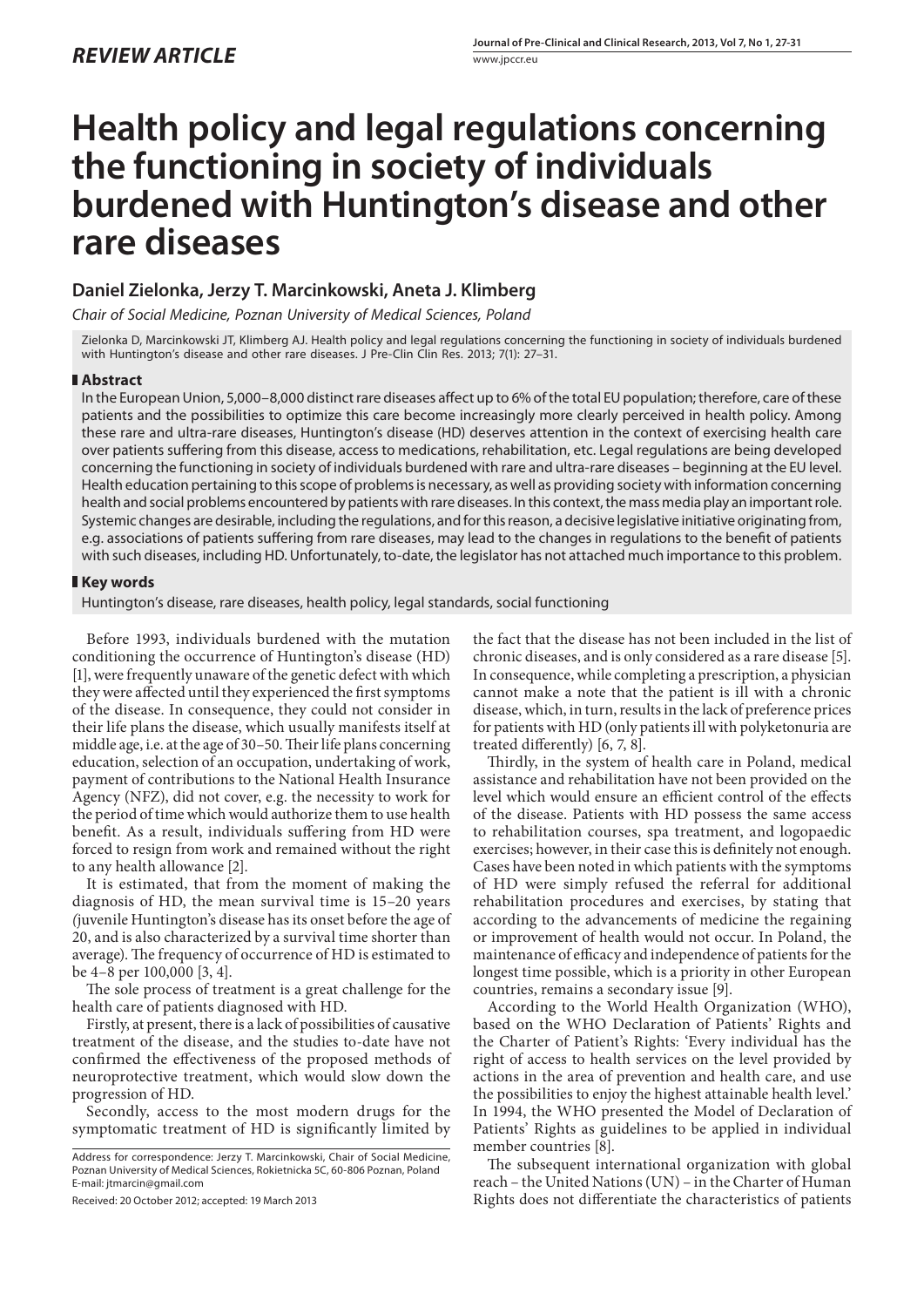(age, nationality, religious beliefs, nosologic unit diagnosed), which would in any way allow the limitation of access to treatment or to the latest achievements in medicine [10].

The European Parliament also considered rare diseases in its regulations. In Regulation (EC) No. 141/2000 of the European Parliament and of the Council of 16 December 1999 on orphan medicinal products, stated as follows:

The European Parliament and the Council of the European Union, having regard to the Treaty establishing the European Committee, and in particular Article 95 thereof, having regard to the proposal from the Commission, having regard to the opinion of the Economic and Social Committee, acting in accordance with the procedure laid down in Article 251 of the Treaty, states as follows: 'patients suffering from rare conditions should be entitled to the same quality of treatment as other patients; it is therefore necessary to stimulate the research (…)' [11].

The European Commission (EC), considering the importance of the problem, also started to deal with the scope of problems concerning rare diseases. In consequence, the European Commission Directorate General for Health and Consumers developed a document: 'Rare Diseases: Europe's Challenges'. A Community action programme on rare diseases, including genetic diseases, was adopted for the period 1 January 1999 – 31 December 2003. This programme defined the prevalence to be low, if a disease affects less than 5 per 10,000 persons in the European Union. This translates into approximately 246,000 persons per disease in the EU with 27 member states [12].

Based on the present scientific knowledge, it is known that 5,000–8,000 distinct rare diseases affect up to 6% of the total EU population at one point of life. This means that approximately 15 million EU citizens, in 27 member states at the time of data compilation, are or will be affected by a rare disease (…):

An individual suffering from a rare disease has the same right to the necessary treatments and medication as someone with a more common disease. The development of a European collaboration for the delivery of health care and medical services to RD patients will have a major potential for bringing benefits to European citizens [12].

The European Charter of Patients' Rights contains 14 patient rights, which jointly lead to the guaranteeing of a high level of human health protection (Article 35, The European Charter of Patients' Rights, Basis Document) and the provision of high quality services provided by various systems of health care in Europe [12].

Within the context of the problem of the right of access to medical care – irrespective of the disease diagnosed in a patient – the following extract from the above-mentioned Charter may be quoted:

Every individual has the right of access to the health services that his or her health needs require. The health services must guarantee equal access to everyone, without discriminating on the basis of financial resources, place of residence, kind of illness or time of access to services [12].

The viewpoint adopted by Decision No. 1295/1999 EC of the European Parliament and of the Council of 29 April 1999, adopting a programme of Community action on rare diseases within the framework for action in a field of public health (1999 to 2003), Clause 13 states the following task:

Whereas rare diseases have been identified as a priority area for Community action in the Commission's communication of 24 November 1999 in the framework for action in the field of public health [13, 14].

Within the European Project for Rare Diseases National Plans, the representatives of 27 European states, including Poland, agreed to elaborate and implement before the end of 2013 the national plans or strategies for tackling the difficult situation of patients suffering from rare diseases. In this document, it is stated that the difficult situation of patients results primarily from the specificity of this group of diseases – some of them occur so rarely that the adequate medicinal products have not yet been developed, and the low level of knowledge concerning these diseases does not allow the making of a correct diagnosis of the disease. Even if in some cases only temporary aid may be provided, in the EU countries patients afflicted with rare diseases are entitled to specialist medical care and rehabilitation. Prior to the implementation of these regulations, the Germans had won financial resources for terminally ill children at the European Court of Human Rights.

EUROPLAN (European Project for Rare Diseases National Plans Development) coordinated by the National Office of Rare Diseases Research at the Italian National Institute of Health, has a goal to facilitate for the Community member states the development of national strategies in the field of rare diseases, aimed at:

- the provision of coherence of national plans and strategies and make such initiatives consistent with a common strategy at the European level;
- monitoring of progress in the implementation of national plans and strategies, and the comparison of data among Member States;

According to the recommendations by the European Commission, the plans should be implemented before the end of 2013. The EUROPLAN, which is being performed within the first project of the Programme of Community action in the field of health, began in 2008 and is planned to be completed in 2011.

According to the monitoring, seemingly the smallest problem concerning access to therapy and resources for rehabilitation was noted in the USA and Japan by means of various projects:

- experimental;
- sponsored;
- • clinical (university centres).

Despite this, however, some USA citizens sceptically approached the problem of the effect of the State on treatment and its availability. Therefore, it is worth bearing in mind the quotation attributed to Mark Twain: *'*No man's life, liberty, or property are safe while the legislature is in session*'.*

In Poland, the effect on the availability of health services is in the hands of Parliament, the government, and especially the Minister of Health. The Act in the Matter of Patients'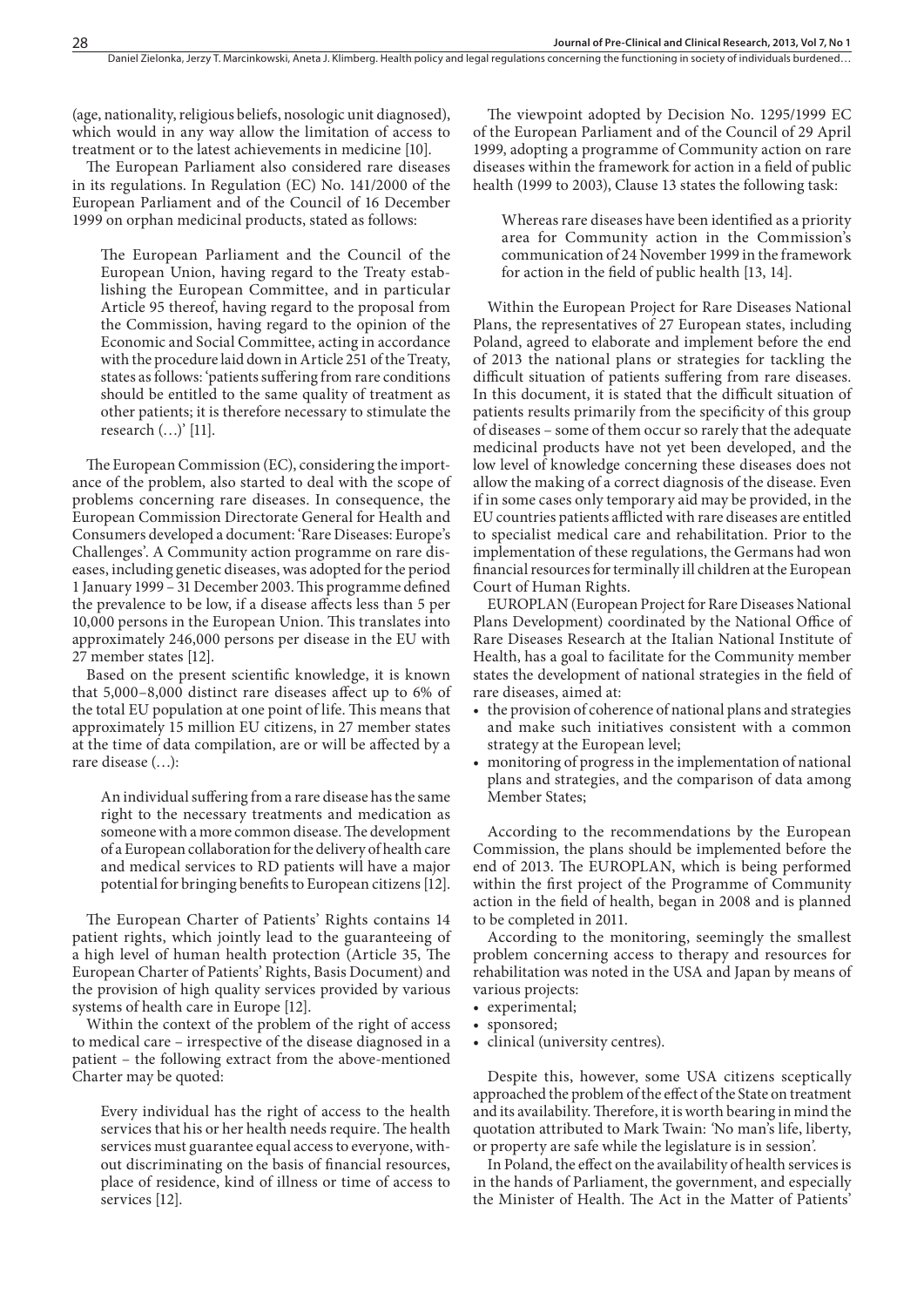Daniel Zielonka, Jerzy T. Marcinkowski, Aneta J. Klimberg. Health policy and legal regulations concerning the functioning in society of individuals burdened..

Rights and Patient Rights Ombudsman of 6 November 2008 is in effect [15]. The problem of rare diseases concerns several thousand patients who have been waiting for years for the implementation of adequate legal regulations, which would enable them to have access to specialist medical care and modern therapies. It is expected that similar to other EU countries, the situation in Poland will be improved by the EUROPLAN project begun in 2008. The national plan of actions in the field of rare diseases was supposed to be designed by 2011 [16]. It is being developed by the Group for the Matters of Rare Diseases created by the Minister of Health. The project would cover the financing of the treatment of rare diseases and increasing the level of care of patients suffering from these diseases. An individual affected by a rare disease, including Huntington disease, often requires roundthe-clock care, which is usually associated with the fact that the affected person has to resign from work. Caregivers who exercise care of the patients will be included in the welfare system and receive additional means.

The Minister of Health of the Republic of Poland stated that from April 2011 the Department of Health has been cofinancing the international project 'Orphanet', established by the French Ministry of Health [14]. The goal of the project is to increase the access of patients and physicians to information concerning rare diseases. A relevant, already existing and comprehensive database will be translated into Polish. The Minister of Health of the Republic of Poland made the following announced**:**

- 1. We will reimburse the subsequent medicines applied in rare diseases' (Interview for TVP Info);
- 2. We have found 200 million PLN for the treatment of rare and ultra-rare diseases [17],
- 3. The agreement will be performed with associations of patients with rare diseases concerning a systematic inclusion of subsequent rare diseases in the list of reimbursed drugs [17].

While designing any projects, the following should be considered:

- patient demands (drugs, specialist care, auxiliary aids, rehabilitation courses);
- • differentiation of demands according to the stage of the disease (early, intermediate, advanced);
- necessity to support families of patients suffering from rare and ultra-rare diseases;
- need for expanding health education in the area of the fundamental knowledge concerning rare diseases and the possibility to perform tests, e.g. genetic, for the purpose of early diagnostics.

According to estimations, in Poland more than 7,000 patients suffer from so-called common diseases, whereas 750–7,000 – from rare diseases, less than 750 patients. The accessibility to treatment, diagnostics, reimbursement of the costs of treatment and drugs is inversely proportional to the frequency of occurrence of the disease in patients. This situation is due solely to economic reasons. According to Marek Kokot:

A modern physician no longer has the right to approach medicine from the aspects (…) I do not care by what means I struggle for the life and health of a patient (…) Each medical decision is trading off – honestly speaking, by rescuing an X, I reduce the chances of the Y for treatment (which does not mean to cure) – longer pretending, escape from this important dilemma is simply burying one's heads in the sand [18].

In the face of such an attitude, Polish physicians have many dilemmas concerning:

- number of patients admitted;
- number and type of diagnostic tests performed;
- treatment of patients burdened with rare diseases;
- prescribing rehabilitation (time, type, place).

Increasingly more frequently, due to the Legislator, the concepts a 'patient', 'the ill' disappear from the subsequent Acts, and are substituted by the notion 'care recipient', and consequently – a physician is a 'care provider'.

There occur very difficult questions in the field of ethics, e.g.: How to approach the problem of financing health services, the costs of assisting those who are most seriously ill, the treatment of whom is most often the most expensive? Solidarity, utilitarianism, egalitarianism…? According to Zbigniew Szawarski:

If we adopt a utilitarian theory, all drugs for rare diseases (so called orphan drugs) 'go overboard'. The economic account leaves no place for sympathy.

Egalitarianism is not a much better solution: If everyone has an equal right to health care, this means that everyone has a right to some minimum. The question is: who, in what area, and considering what values establishes this minimum, and if rare diseases will be 'inserted' into this minimum.

The ethics of solidarity also do not provide us with possibilities to select procedures of making moral decisions. One cannot be in solidarity with all of them. A hierarchy of importance must be constructed (…) There will always be groups competing for our solidarity and it will be necessary to make a choice about who should dispense a limited pool of resources. Granting it to one group means taking it from others.

At present, no moral system provides a solution which would be in accordance with our sense of justice. Whatever we choose, we will be haunted by a moral hangover… [19].

The situation of patients with chronic, oncologic, rare disease, including HD, and ultra-rare diseases, is being slightly improved by the State Fund for Rehabilitation of the Disabled (PFRON), non-government organizations, foundations, and anonymous donors.

At the time of advancement in technology there open routes for seeking assistance, informing society about problems concerning certain population groups in some way 'stigmatised' by the disease. This kind of health education, which leads to making society aware that just behind the wall, there may live someone who is ill, disabled, who sometimes needs us to go shopping, post a letter, or sometimes our interest, conversation and understanding and, obviously, also a smile and a good word – they also cure.

The patients' significant others often reach for various methods of making their way to society. These are leaflets distributed in public places, press advertisements,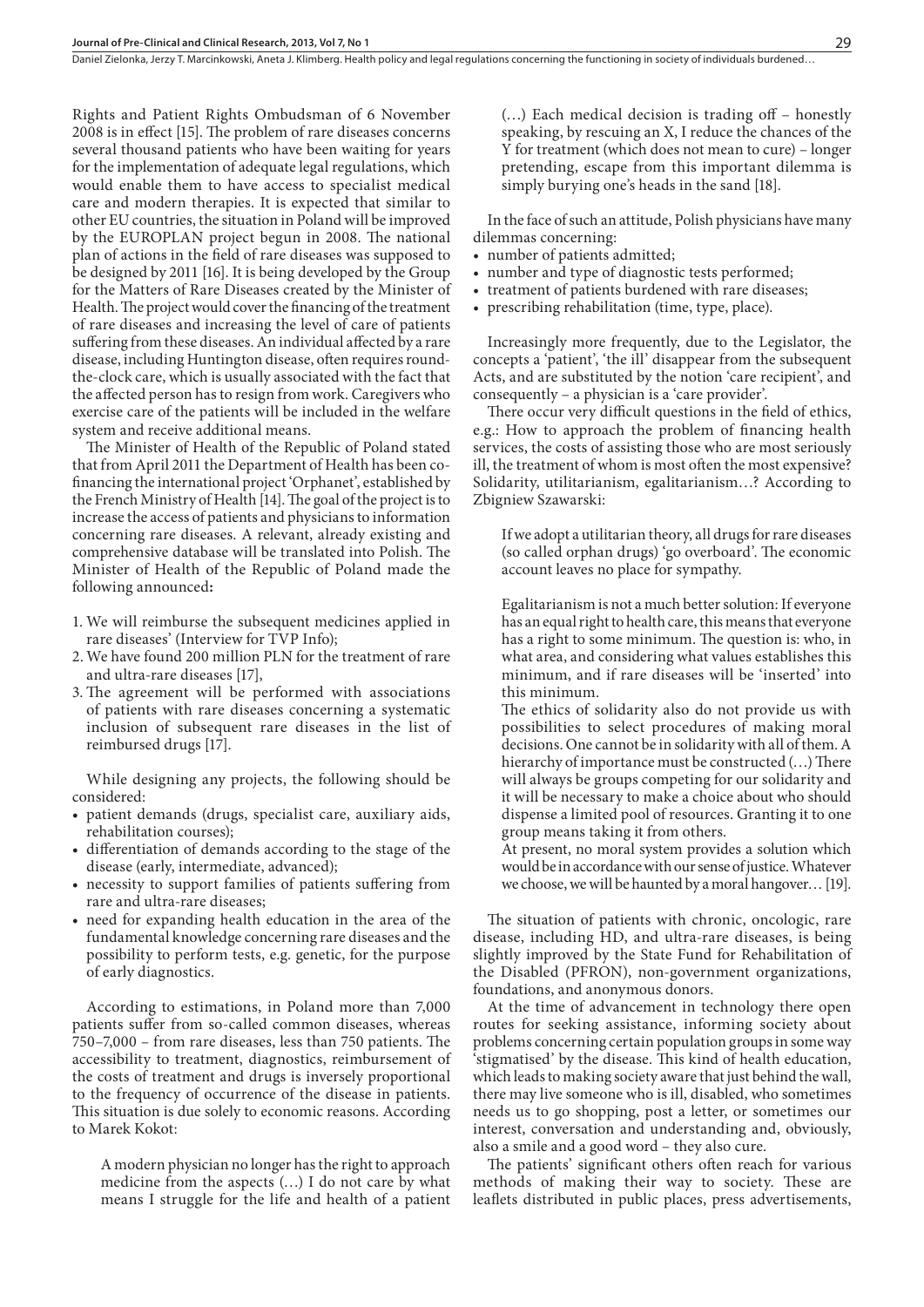announcements on various websites, or announcements on the radio. However; so-called intervention programmes in the mass media reach the largest number of people, such as "A Matter for the Reporter", "Reporters' Express", "Attention", or "Intervention". Sometimes the participation in such a programme, for a patient and those who are close to him, is the last resort. Is this so because they are not noticed in their environment by medical staff and officials?

Should we strive for changes? In what direction should these changes go? Certainly efforts should be undertaken in the field of the scope of knowledge of society concerning rare diseases, their essence, and the problems of individuals burdened with these diseases. People want to know more about such diseases, their causes, course, prognoses, as well as the life conditions of patients with the diagnosis from individual nosologic units.

While dealing with the scope of problems pertaining to HD (and other genetic diseases), the *in vitro* method should be mentioned, offered to, among others, potential parents in whose families there occur genetic diseases. It seems that this method, although controversial from the point of view of the Church – as a non-natural way of fertilization, and from ethical-moral aspects – as an introduction to eugenics promoted by totalitarian regimes of the 20<sup>th</sup> century, may be used to eliminate, prior to implantation in the uterus, of the cells burdened with mutation which causes the disease. It is necessary to make the healthy and the ill aware that the *in vitro* method is not the only method of infertility treatment, but may also be used for the elimination of risk of transmitting genetic diseases to the offspring. While applying pre-implantation diagnostics it is possible to diagnose single gene and chromosome translocation disorders. People who fear the risk of occurrence of genetic diseases – including HD – increasingly more frequently decide to perform genetic tests. Due to the ethical-moral issues, the costs of these tests are not reimbursed by the National Health Insurance Agency; nevertheless, taking into account an economic calculation, such a reimbursement would, in effect, be considerably lower than the potential reimbursement amounts from the National Health Insurance Agency, nursing allowances, endowments and disability benefit in the case of the occurrence in a child of a rare genetic disease, and the need for many-year subsidizing of such patients and their families.

At present, the phantom of the application of gene therapy in HD is increasingly more clearly evident on the horizon. It has been confirmed that the intentional 'attenuation' of the mutant *HTT* gene responsible for the occurrence of the symptoms of HD is a very effective method of treatment in the HD mice model [20]. At the moment of occurrence of the possibilities of application of treatment with the use of gene therapy in humans, the tendency towards systemic changes, alterations in regulations will become important. This would enable the reimbursement for such therapy from the National Health Insurance Agency in the case of patients with the diagnosis of HD, and individuals with mutation confirmed, who have not yet developed the symptoms.

Only a decisive legislative initiative – coming from, e.g. associations of patients suffering from rare diseases, may lead to the change of regulations for the benefit of patients with rare diseases, including HD.

Until now, the Legislator has not attached much attention to this problem. Since 10 February 1919, i.e. the first meeting of the Parliament of the Republic of Poland, not a single

Act has been passed, no directive, regulation, or annex published concerning patients with HD. Since 10 February 1919, neither the Constitutional Tribunal nor the Supreme Court of Justice have passed any resolution in the matter of patients ill with HD.

The following general regulations concern patients suffering from HD:

- • granting of health benefits, nursing allowances from the Social Insurance Fund (ZUS);
- decision-making concerning disability;
- support from municipal, communal welfare centres (MOPS, GOPS) and provincial offices for family support (PCPR).

Apart from changes in the regulations, more intense educational activity is necessary concerning the demand for the organization of rehabilitation, logopaedic, dietetic exercises, spreading a 'protective parachute' over the families of the patients, organization of support groups for families, in which Huntington's disease occurred.

#### **REFERENCES**

- 1.http://www.huntington.pl/choroba/choroba-huntingtona (access: 2011.03.21).
- 2.Ustawa z dnia 1 lipca 2005 r. o zmianie ustawy o emeryturach i rentach z FUS. Dz. U. nr 169, poz. 1412. (Act of 1 July 2005 in the Matter of Change of the Act Concerning Retirement and Health Benefits from Social Insurance Fund (FUS. Official Journal No. 169, Clause 1412).
- 3.Roos RA. Huntington's disease: a clinical review. Orphanet J Rare Dis. 2010; 20; 5(1): 40.
- 4.Pekmezovic T, Svetel M, Maric J, et al. Survival of Huntington's disease patients in Serbia: longer survival in female patients. Eur J Epidemiol. 2007; 22(8): 523–526.
- 5.Lista chorób przewlekłych zgodnie z rozporządzeniem z 2009 roku. Dz. U. z 2009 r., nr 212 poz. 1647. (List of Chronic Diseases – according to the regulation of 2009. Official Journal of 2002, No. 212, Clause 1647).
- 6.Rozporządzenie Ministra Zdrowia z dnia 23 grudnia 2010 r. w sprawie wykazu cen urzędowych hurtowych i detalicznych produktów leczniczych i wyrobów medycznych. Dz.U.10.251.1689 z dn. 29 grudnia 2010 r. (Regulation by the Minister of Health of 23 December 2010 in the matter of the list of official, wholesale and retail prices of therapeutic and medicinal products. Official Journal 10.251.1689 of 29 December 2010).
- 7.Rozporządzenie Ministra Zdrowia z dnia 22 grudnia 2010 r. w sprawie wykazu leków podstawowych i uzupełniających oraz wysokości odpłatności za leki uzupełniające. Dz.U.10.251.1686 z dnia 29 grudnia 2010 r. (Regulation by the Minister of Health of 23 December 2010 in the matter of the list of basic and supplementary drugs. Official Journal 10.251.1686 of 29 December 2010).
- 8.Rozporządzenie Ministra Zdrowia z dnia 22 grudnia 2010 r. w sprawie wykazu chorób oraz wykazu leków i wyrobów medycznych, które ze względu na te choroby są przepisywane bezpłatnie, za opłatą ryczałtową lub za częściową odpłatnością. Dz.U.10.253.1699 z dnia 29 grudnia 2010 r. (Regulation by the Minister of Health of 22 December 2010 in the matter of the list of diseases and list of drugs and medicinal products which due to these disorders are prescribed free, for lump-sum charge or a partial payment. Official Journal 10.253.1699 of 29 December 2010).
- 9.Prawa pacjenta i zadośćuczynienie pieniężne za ich naruszenie w prawie medycznym i cywilnym (Patient rights and financial compensation in medical and civil law) http://www.prawoimedycyna.pl/?str=artykul &id=45&PHPSESSID=00e95a4e4f600de896a5b2ba2d520f39 (access: 2011.04.02).
- 10.Powszechna Deklaracja Praw Człowieka. (Joint Declaration on Patients' Rights) http://www.unesco.pl/fileadmin/user\_upload/pdf/ Powszechna\_Deklaracja\_Praw\_Czlowieka.pdf (access: 2011.04.02).
- 11.European Commission. ec.europa.eu (access: 2011.04.02).
- 12.Europejska Karta Praw Pacjentów. Instytut Praw Pacjenta i Edukacji Zdrowotnej. (European Charter of Patients' Rights). http://www. prawapacjenta.eu/index.php?pId=443 (access: 2011.04.02).